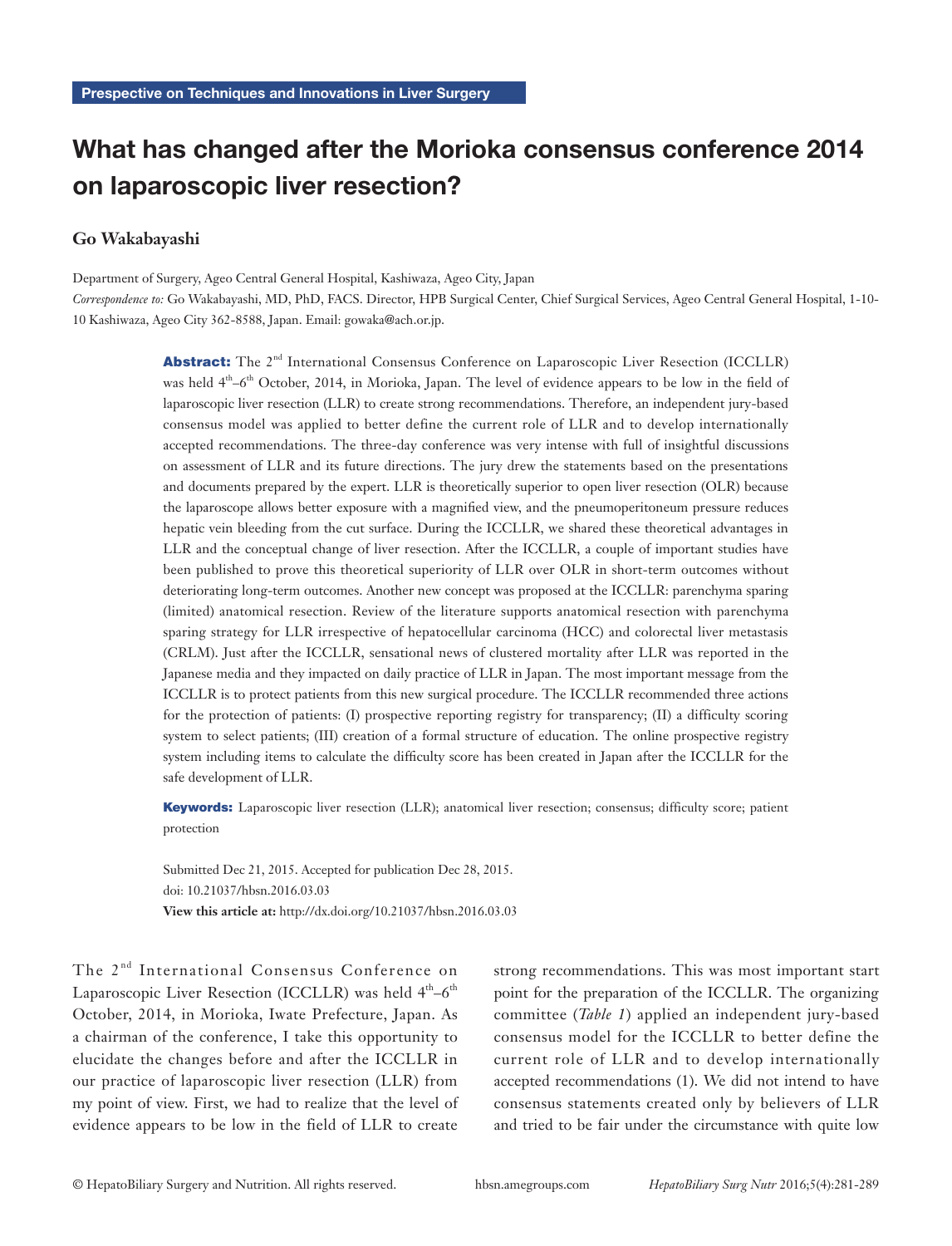|  |  | Table 1 Organizing committee of the 2 <sup>nd</sup> ICCLLR |  |  |  |  |
|--|--|------------------------------------------------------------|--|--|--|--|
|--|--|------------------------------------------------------------|--|--|--|--|

Go Wakabayashi (Chairman, Japan)

Daniel Cherqui (France)

David Geller (USA)

Joseph Buell (USA)

Hironori Kaneko (Japan)

Ho-Seong Han (Korea)

Steven Strasberg (USA)

ICCLLR, International Consensus Conference on Laparoscopic Liver Resection.

| Table 2 Jury members of the 2 <sup>nd</sup> ICCLLR |  |  |  |  |  |  |  |
|----------------------------------------------------|--|--|--|--|--|--|--|
| Steven Strasberg (Chairman, USA)                   |  |  |  |  |  |  |  |
| Jeffrey Barkun (Canada)                            |  |  |  |  |  |  |  |
| Pierre Clavien (Switzerland)                       |  |  |  |  |  |  |  |
| Palepu Jagannath (India)                           |  |  |  |  |  |  |  |
| William Jarnagin (USA)                             |  |  |  |  |  |  |  |
| Norihiro Kokudo (Japan)                            |  |  |  |  |  |  |  |

Chung Mao Lo (China)

Russell Strong (Australia)

Masakazu Yamamoto (Japan)

ICCLLR, International Consensus Conference on Laparoscopic Liver Resection.

level of evidence. I asked Professor Steven Strasberg of Washington University to chair the jury (*Table 2*) to draw the consensus statements through analysis of the available literature presented by Expert panels. Expert panels were assigned into 17 subgroups to perform extensive literature reviews before ICCLLR in order to answer 17 questions (Q1 to Q17) (*Table 3*) related to the value (Q1 to Q7) and techniques (Q8 to Q17) of LLR. Q1 (short-term outcomes) was essentially the most important question to be answered with the largest number of articles existed. The extensive literature search was made to serve as basic information regarding safety and short-term outcomes of LLR based on the systematic review of over 9,000 cases reported by 179 single centers and it was published as a separate article in *Ann Surg* (2). Because all of the searched articles used the definition that minor resection included 2 or less segments and major resection included 3 or more contiguous segments, we had to follow the same definition for the creation of recommendations even though we discussed at the ICCLLR that one sectionectomy except left lateral

sectionectomy (LLS) should be defined as major resection. Probably, in the near future, we need to redefine that major resection includes two or more contiguous segments and minor resection includes partial resection and LLS.

#### Recommendations by the jury

The three-day conference was very intense with full of insightful discussions on assessment of LLR and its future directions. The jury drew the statements based on the presentations and documents prepared by the expert. The statements regarding Q1 to Q4 (short-term, long-term, cost, pain and quality of life) were divided into three categories, i.e., minor, major, minor and major LLR and created according to comparators which were defined and ranked by the jury. Mortality and complications were ranked high, followed by margin negativity and overall survival. In contrast, cosmesis was ranked to be the lowest, followed by incisional sequelae and quality of life. The quality of evidence was rated low by grade (3) and it was adjusted to moderate by minors (4) in a couple of areas such as length of stay and cost. The two types of recommendations were made: type A and type B. Type A are based on (I) the quality of the body of evidence; (II) the benefit/risk ratio; (III) the benefit/cost ratio; and (IV) the preferences and values of patients. Type B are recommendations for future steps that would improve the level of evidence for the comparator. In addition, procedures were assessed as to their stage of development according to the Balliol classification of ideal (5). Type A recommendations regarding Q1 to Q4 and their strength are summarized in *Table 4*. Recommendations on Q5 and Q6 are summarized in *Table 5*.

#### Recommendations by the expert

It was wise decision to have video presentations in front of the jury so that they were able to witness how liver resection has changed. In my opinion, showing surgical procedures with videos should be more appreciated because it has a role for developing its field with precise techniques to be shared among surgeons. These videos provided a certain level of evidence showing the quality of LLR is superior to that of open liver resection (OLR). Once surgeons observe surgical procedures, they immediately understand the quality of these procedures and judge how good or bad they are. High quality LLRs were presented and these videos attracted the all attendance of the ICCLLR and shared by them.

The expert created technical recommendations that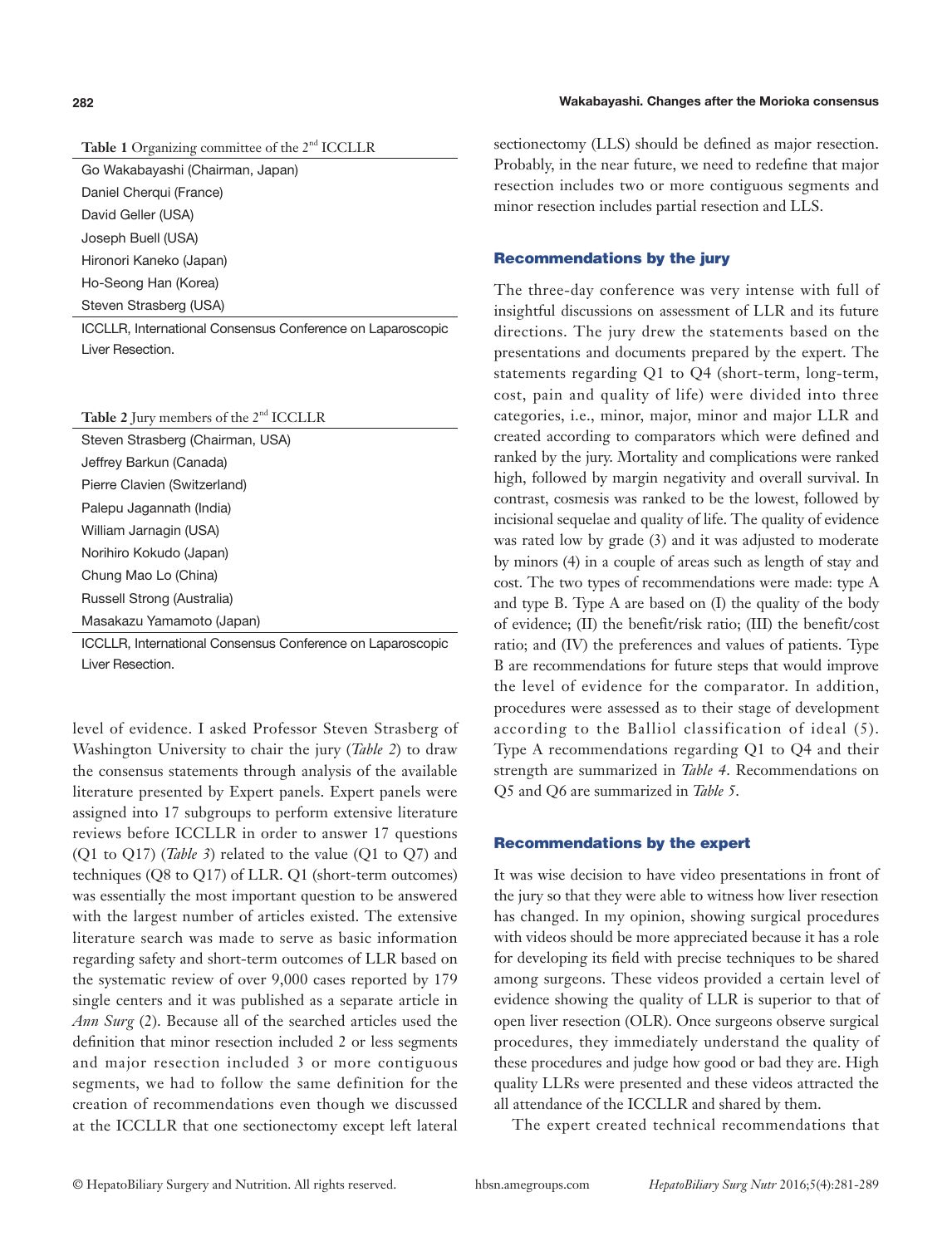#### **HepatoBiliary Surgery and Nutrition, Vol 5, No 4 August 2016 283**

| Table 3 Questions for LLR                                                                                                                                                                 |
|-------------------------------------------------------------------------------------------------------------------------------------------------------------------------------------------|
| Comparative outcomes, value, safety                                                                                                                                                       |
| Q1: What are the comparative short-term outcomes of LLR vs. OLR, open liver resection? (minor and major)                                                                                  |
| Q2: What are the comparative long-term outcomes of LLR vs. OLR, open liver resection? (minor and major)                                                                                   |
| Q3: What are the comparative cost implications of LLR vs. OLR? (minor and major)                                                                                                          |
| Q4: What are the comparative pain control and QOL, quality of life outcomes for LLR vs. OLR? (minor and major)                                                                            |
| Robotic and donor hepatectomy                                                                                                                                                             |
| Q5: What is the role of robotic hepatectomy?                                                                                                                                              |
| Q6: Is LLR applicable to donor hepatectomy?                                                                                                                                               |
| <b>RCT</b>                                                                                                                                                                                |
| Q7: Are RCTs feasible for LLR?                                                                                                                                                            |
| Spread, difficulty, alternatives                                                                                                                                                          |
| Q8: What is the spread of LLR?                                                                                                                                                            |
| Q9: What determines the difficulty of LLR?                                                                                                                                                |
| Q10: What is the role of HAL and the hybrid method?                                                                                                                                       |
| <b>Techniques</b>                                                                                                                                                                         |
| Q11: What has changed in the concept of liver resection?                                                                                                                                  |
| Q12: What are the essentials of bleeding control in LLR?                                                                                                                                  |
| Q13: What is the best technique for parenchymal transection?                                                                                                                              |
| Q14: What kind of energy devices should be used for LLR?                                                                                                                                  |
| Q15: What is the best approach to the hilar structures (individual or Glissonian approach)?                                                                                               |
| Q16: Is anatomical resection preferable for LLR?                                                                                                                                          |
| Simulation, navigation                                                                                                                                                                    |
| Q17: What is the role of simulation and navigation in LLR?                                                                                                                                |
| $\overline{AB}$ longrapes pilot resection: $\overline{AB}$ anon liver resection: $\overline{DA}$ quality of life: $\overline{DCT}$ rendomized controlled trial: $\overline{BA}$ bond eggs |

LLR, laparoscopic liver resection; OLR, open liver resection; QOL, quality of life; RCT, randomized controlled trial; HAL, hand-assisted laparoscopic.

**Table 4** Summary of recommendations and their strength on Q1 to Q4

| Q1 to Q4          | Minor, IDEAL 3                | Major, IDEAL 2b              | Minor/major, IDEAL 3/IDEAL 2b |
|-------------------|-------------------------------|------------------------------|-------------------------------|
| Q1: Short-term    |                               |                              |                               |
| Mortality         | Not inferior (S)              | Not inferior (S)             |                               |
| Complications     | Superior or not different (S) | Not inferior or superior (S) |                               |
| Margin negativity | Not inferior (S)              | Not inferior (S)             |                               |
| <b>LOS</b>        | Superior (S)                  | Superior (S)                 |                               |
| Blood loss        |                               |                              | Superior                      |
| Recovery          |                               |                              | Not evaluable                 |
| Q2: Long-term     |                               |                              |                               |
| <b>OS</b>         | Not inferior (S)              | Not inferior (S)             |                               |
| Q3: Cost          |                               |                              | Not inferior (S)              |
| Q4: Pain & QOL    |                               |                              |                               |
| Pain              |                               |                              | Improvement                   |
| QOL               |                               |                              | Not different                 |

(S): strong recommendation. LOS, length of stay; OS, overall survival; QOL, quality of life.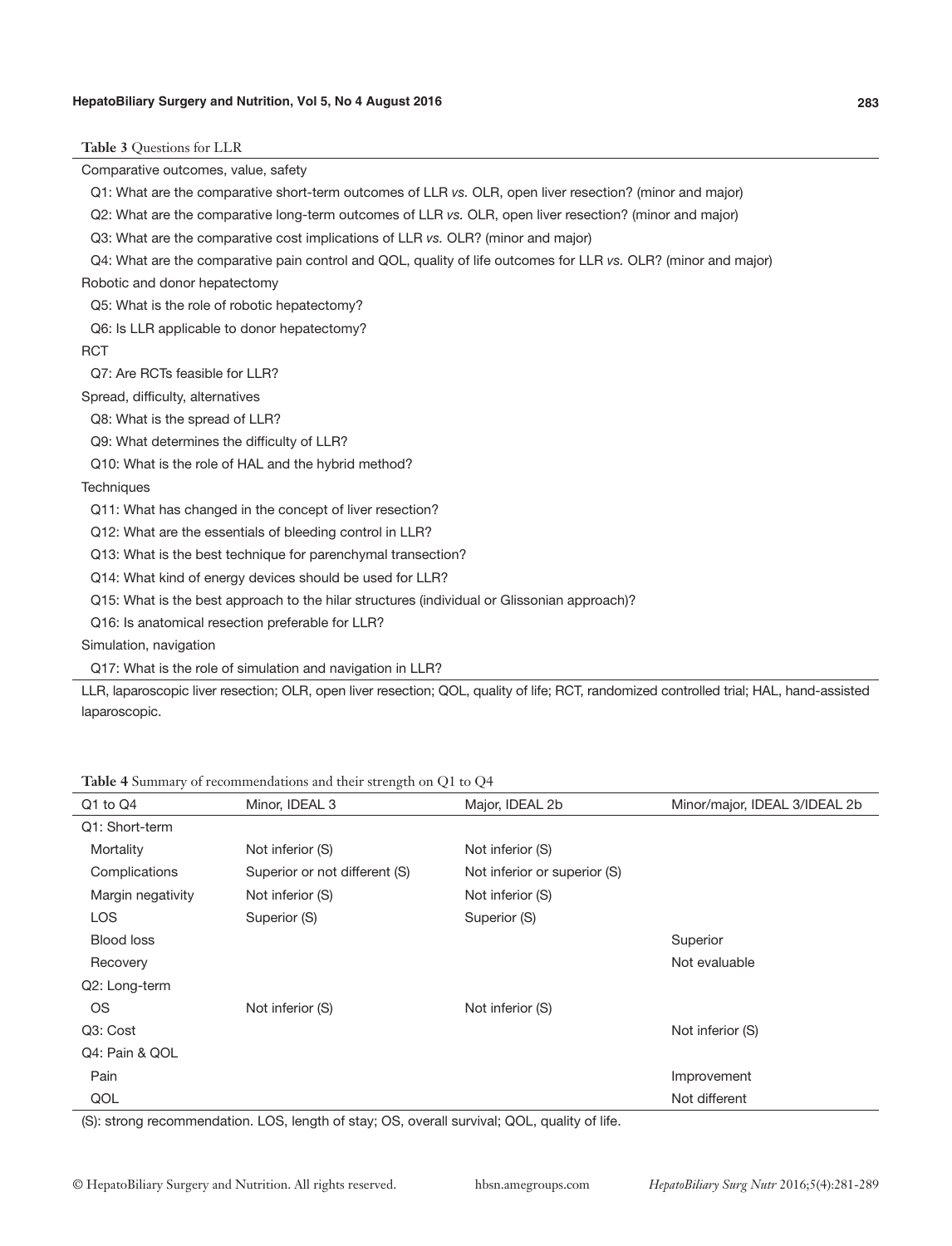| <b>Lable</b> $J$ duminary of recommendations on $\bigcup J$ and $\bigcup \bigcup J$ |                       |                                                                           |
|-------------------------------------------------------------------------------------|-----------------------|---------------------------------------------------------------------------|
| Q5 and Q6                                                                           | Type A recommendation | Type B recommendation                                                     |
| Q5: Robotic liver resection                                                         | IDEAL 2a              | Institutional ethical approval, reporting registry,<br>cost/benefit study |
| Q6: Laparoscopic donor hepatectomy: pediatric                                       | IDFAI 2b              | Institutional oversight, registry, benefit/risk ratio                     |
| Q6: Laparoscopic donor hepatectomy: adult to adult                                  | IDEAL 2a              | Institutional ethical approval, reporting registry                        |
|                                                                                     |                       |                                                                           |

**Table 5** Summary of recommendations on Q5 and Q6

will never be proved by level 1 evidence but were based on experts' opinions with comprehensive literature reviews on multiple case series, case-control studies, reviews, and metaanalysis published over the last several years. However, by watching video clips, we extensively discussed how to improve the quality of LLR during the ICCLLR and the discussions were well shared to create consensus statements because all international experts were present in the same room at the same time. These consensus statements were summarized in *Table 6*. Systematic reviews that served to be basic information for these statements have been published elsewhere (6-12) along with publications of related activity to the ICCLLR (13-17). I hope that these technical recommendations and all these publications from the ICCLLR will contribute to the steady and safe spread of LLR.

## Theoretical superiority of LLR and its proof by two large-scale propensity score analyses by Japanese high volume centers

The laparoscopic procedure is more difficult to master than the open procedure because of the movement restrictions imposed upon us when we operate from outside the body cavity. However, good visibility of the operative field especially around the liver, which is located deep inside the costal arch, and the magnifying provide for precise transection of the liver parenchyma (18). Another theoretical advantage is that pneumoperitoneum pressure reduces hemorrhage from the vein with low pressure (19). Therefore, LLR is theoretically superior to OLR because the laparoscope allows better exposure with a magnified view, and the pneumoperitoneum pressure reduces hepatic vein bleeding from the cut surface (14).

The concept for liver resection has also changed from the open ventral approach to the laparoscopic caudal approach. The important structures such as the hilar plate and the vena cava are clearly viewed just in front of you by the laparoscopic caudal approach. The better exposure with

pneumoperitoneum is the main driving force that I began pure laparoscopic living donor hepatectomy based on our experience of laparoscopy-assisted donor hepatectomy. The most dangerous event that can happen during liver surgery is the injury of major vessels. As long as you see it clearly, you will never injure it without knowing it. Unless I am not convinced that LLR is safer than OLR in my hand, I cannot offer this surgery to healthy donors where safety should be warranted most importantly (20).

During the ICCLLR, we shared these theoretical advantages in LLR and the conceptual change of liver resection. Moreover, these ideas convinced the expert that what they are advocating would be the right direction to the future in liver surgery. After the ICCLLR in Morioka, a couple of important studies have been published to prove this theoretical superiority of LLR in terms of short-term and long-term results (21,22). These two studies compared both short-term and long-term outcomes after LLR and OLR for hepatocellular carcinoma (HCC) (21) and colorectal liver metastasis (CRLM) (22) by using propensity score analysis on almost 5,000 patients' data that were gathered from over 30 high volume centers in Japan. At this moment without any randomized controlled trial, these two studies provide the second best evidence to prove the superiority of LLR over OLR in some short-term outcomes without deteriorating long-term outcomes for HCC and CRLM (23).

### Parenchyma sparing (limited) anatomical resection

As a chairman of working group for Q16 to summarize benefits of anatomical resection in LLR, I also proposed another new concept at the ICCLLR: parenchyma sparing (limited) anatomical resection (24). The remnant liver volume and tumor clearance are important issues in LLR as in OLR. Two basic surgical techniques are commonly used to reduce recurrences: anatomical resection suggested for HCC and parenchyma sparing strategy with negative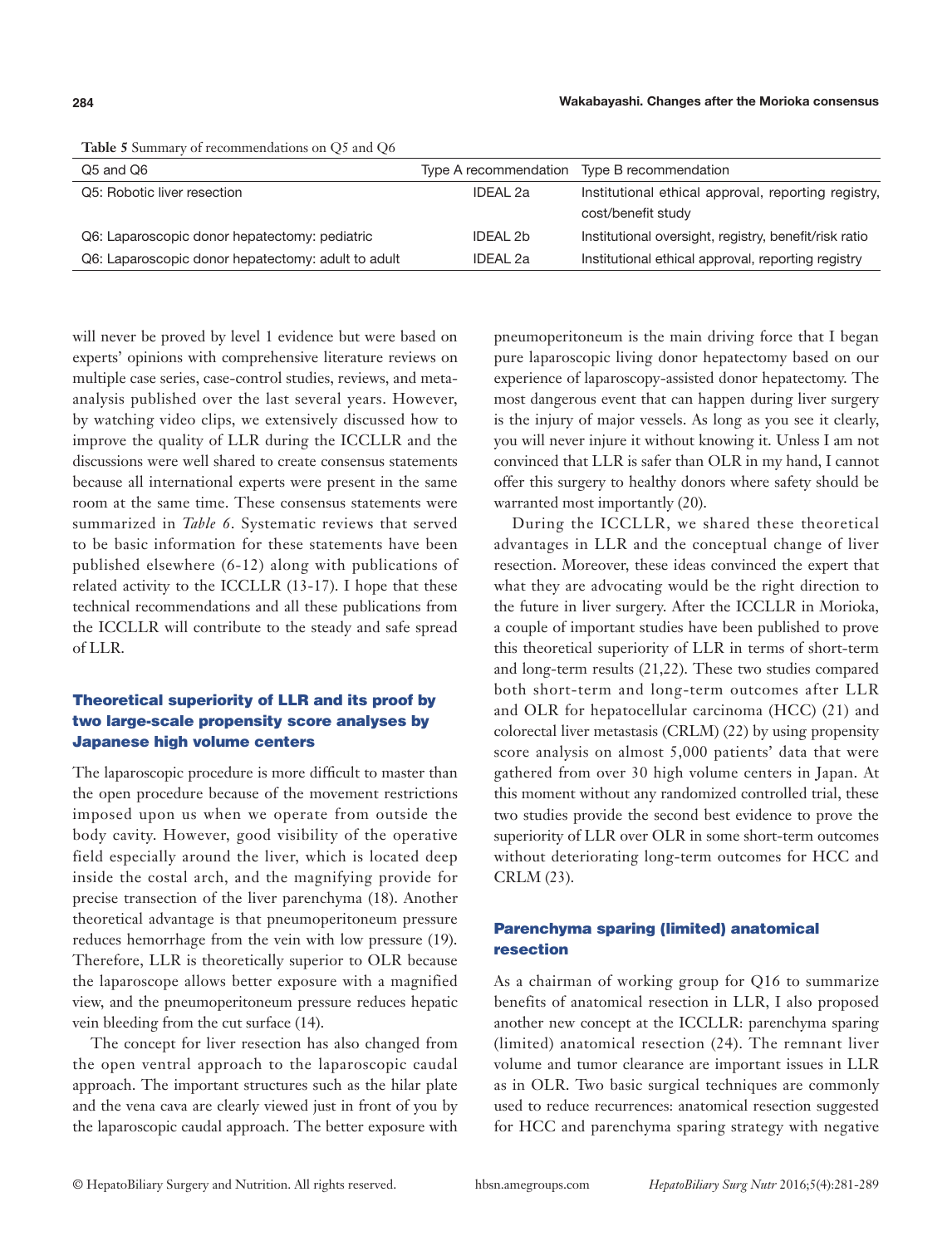**Table 6** Summary of consensus statements on Q8 to Q17

Spread, difficulty, alternatives

Q8: Spread

The number of LLRs, laparoscopic liver resection has increased steeply worldwide over the past five years, and published conversion rates have gradually decreased

Q9: Difficulty

The difficulty of LLR should be estimated by a combination of factors including the extent of liver resection, tumor location, tumor size, proximity to major vessels, and the severity of fibrosis

Preoperative estimation of the difficulty of LLR is useful in selecting appropriate patients according to the surgeon's experience and skill levels

Q10: HALS and hybrid

Pure LLR, HALS, hand-assisted laparoscopic surgery, and the hybrid method appear equivalent and are a matter of the surgeon's preference

HALS and the hybrid method are used to manage intraoperative difficulties anticipated for pure LLR

**Techniques** 

Q11: Concept

The "caudal" approach is the main conceptual change in LLR, in contrast to the "anterior" approach in OLR, open liver resection The "lateral approach" (left lateral decubitus) gives access to right posterior segments

Q12: Bleeding control

A temporary increase in CO<sub>2</sub> pneumoperitoneum pressure can be used to help control bleeding during LLR

Low central venous pressure (<5 mmHg) is recommended during LLR, as in OLR

Laparoscopic suturing skills are essential for LLR

Q13: Parenchymal transection

Currently, several techniques and devices are equivalent for parenchymal transection in LLR and should be left to the surgeon's preference, as in OLR

Q14: Energy devices

Various energy devices appear to be equivalent and should be left to the surgeon's preference and expertise, as in OLR

An argon beam coagulator, if used for hemostasis, requires caution to avoid potential gas embolism

Q15: Hilar approach

Individual hilar dissection and the Glissonian approach appear equivalent and should be left to the surgeon's preference and expertise, as in OLR

Q16: Anatomical resection

Anatomical resection for HCC, hepatocelluar carcinoma and parenchyma-sparing strategy for CRLM, colorectal liver metastasis are recommended as in the open approach and require continued evaluation of their application to LLR

Simulation, navigation

Q17: Simulation and navigation

Pre-operative simulation can be useful for measuring the remnant liver volume, visualizing the anatomy and tumor location, and planning the resection plane in selected cases

LLR, laparoscopic liver resection; HALS, hand-assisted laparoscopic surgery; OLR, open liver resection; HCC, hepatocellular carcinoma; CRLM, colorectal liver metastasis.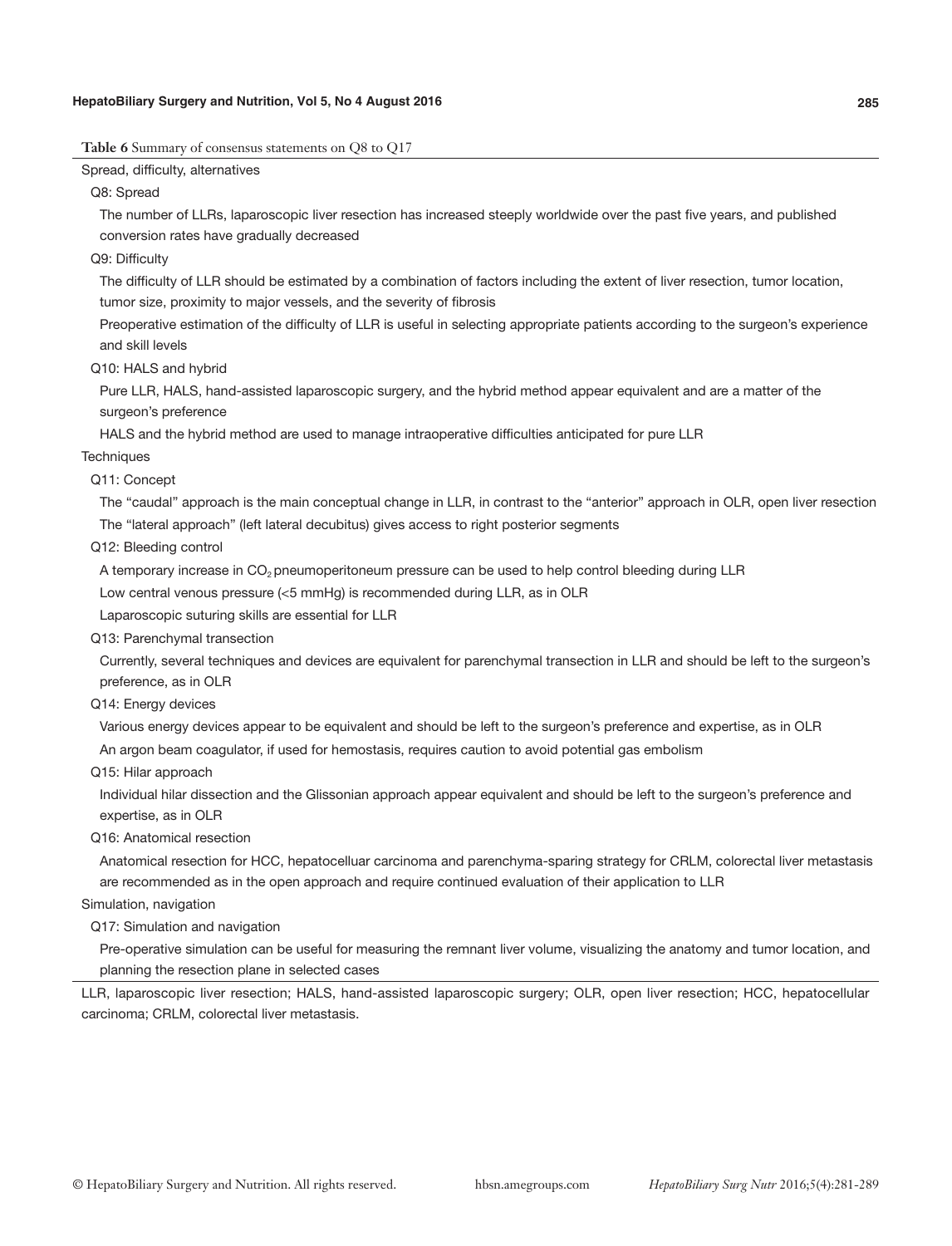margins for CRLM. However, controversies exist about the definition of anatomical resection in LLR and the security of negative margins due to lack of tactile sensation during LLR. Review of the literature made me think to support anatomical resection with parenchyma sparing strategy for LLR irrespective of HCC and CRLM. Parenchyma sparing (limited) anatomical resection can be performed by the Glissonean approach for sectionectomy and less. All anatomical resection can be performed from the hilar plate. The caudal approach of LLR is beneficial to these limited anatomical resections from sub-segmentectomy, segmentectomy, to sectionectomy (25,26). Parenchyma sparing resection is the key to preserve remnant liver volume and anatomical resection gives you clean resection not to leave non-perfused area of the liver. In my opinion, parenchyma sparing anatomical resection is the future direction in liver surgery and LLR will fit this direction perfectly. As we become aware of these essentials, LLR will be popularized more in the next several years.

## Sensational reports of clustered deaths after LLR in Japan

A newspaper sensationally scooped eight deaths after major LLR at a Japanese University hospital as a headline on 14th November, 2014 (27,28). Together with this news, another media report of several deaths after major laparoscopic liver and pancreas resection at a regional cancer center in Japan impacted Japanese people and the field of LLR in Japan as well. These sensational media coverage on clustered mortality after LLR have a great impact on daily practice of LLR in our country and it has raised scrutiny about the safety of LLR itself (23). The investigational committee of the University disclosed the first report a few months later but the report did not explain what were wrong with LLR. Although these sensational media coverage gave an impression to the Japanese public that major LLR is not safe, the same newspaper also reported ten deaths after OLR as well at the same University. As autonomy of a professional society, the Japanese Society of Hepato-Biliary-Pancreatic Surgery (JSHBPS) conducted an emergent survey on operative mortality at board certified high volume centers all over Japan. The results clearly showed that the operative mortality after major LLR stayed low around 1.5% even though annual cases were gradually increased. Furthermore, the mortality was not higher if compared with reported mortality of open procedures except hemihepatectomy with bile duct resection (29).

### Protection of patients from this newly developed procedure

The most important message from the ICCLLR was to protect patients from this new surgical procedure. The ICCLLR recommended three actions for the protection of patients from this newly developed surgical procedure: (I) prospective reporting registry for transparency; (II) a difficulty scoring system to select patients; (III) creation of a formal structure of education. After the ICCLLR, we launched the online prospective registry system for LLR in Japan in October 2015 (29). All member institutions of the Japanese Study Group of Endoscopic Liver Surgery (JSGELS) and all board certified training institutions of JSHBPS are expected to participate at this online registry. The operator of LLR is requested to enter relatively simple items online at four time points, i.e., pre-operation, after-operation, after discharge, and readmission if it happens. The online prospective registry system incudes items to calculate the difficulty score so that the operator can recognize the difficulty of planned LLR preoperatively. We expect that it will become one of the largest prospective database of LLR and that it will serve as a protective mechanism for patients from this newly developed, technically demanding surgical procedure. We are now in preparation of the registry worldwide.

 Furthermore, in an effort to estimate the difficulty of LLR easily before surgery, a novel difficulty scoring system was created for discussion at the ICCLLR to define the range of difficulty of LLR, similar to the Child-Pugh score, so that novices can start LLR easily and safely (17). Selection of the appropriate patients according to the surgeon's skills will eventually protect patients. Reports of clustered mortality in Japan also highlight the need for a safe introduction of major LLR (23). Hand-assisted laparoscopic surgery (HALS) and the hybrid method (in which the operation is begun laparoscopically and completed through a small open incision) are likely to reduce certain difficulties associated with pure LLR (8). The expert panel proposed criteria (IWATE criteria) based on the published difficulty scoring system, which incorporate HALS and the hybrid method but subtract 1 point for either of these two methods to reduce the overall difficulty score (*Figure 1*). After the discussion at the ICCLLR, the Iwate scoring system was modified from the original one published earlier and it now has a scale ranging from 0 to 12. Resection of a mass from segment 1 is assigned 4 points, and use of HALS/Hybrid method is reduced 1 point (−1) to the overall score. asses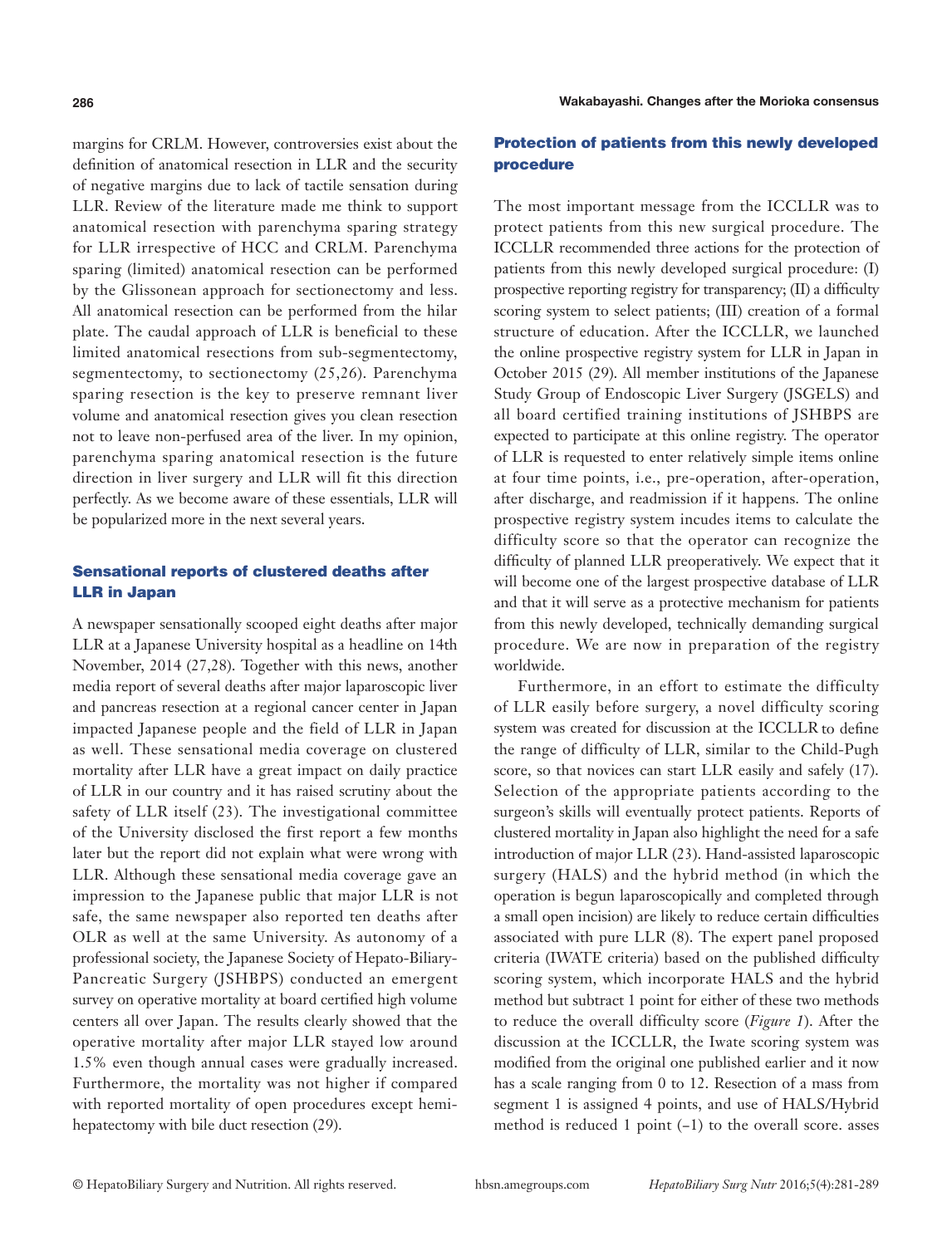| <b>IWATE Criteria</b>                                                                                                                                                                            |                                                                                                                                                                                  |   |     |                                   |                                        |                                                                                                                                            |                                                                 |                |                                                                                                                        |   |        |                                      |    |  |
|--------------------------------------------------------------------------------------------------------------------------------------------------------------------------------------------------|----------------------------------------------------------------------------------------------------------------------------------------------------------------------------------|---|-----|-----------------------------------|----------------------------------------|--------------------------------------------------------------------------------------------------------------------------------------------|-----------------------------------------------------------------|----------------|------------------------------------------------------------------------------------------------------------------------|---|--------|--------------------------------------|----|--|
| Difficulty index                                                                                                                                                                                 | $\Omega$                                                                                                                                                                         | 1 | 2   | 3                                 | $\overline{4}$                         | 5                                                                                                                                          | 6                                                               | $\overline{7}$ | 8                                                                                                                      | 9 | 10     | 11                                   | 12 |  |
| Difficulty level                                                                                                                                                                                 |                                                                                                                                                                                  |   | Low |                                   |                                        | Intermediate                                                                                                                               | Advanced                                                        |                |                                                                                                                        |   | Expert |                                      |    |  |
| Index surgery                                                                                                                                                                                    | Right or left hepatectomy<br>Left lateral sectionectomy<br>1<br>Simple and small partial hepatectomy in segment III<br>Posterior sectionectomy for segment VII tumor $\geq$ 3 cm |   |     |                                   |                                        |                                                                                                                                            |                                                                 |                |                                                                                                                        |   |        |                                      |    |  |
| Scoring system                                                                                                                                                                                   |                                                                                                                                                                                  |   |     |                                   |                                        |                                                                                                                                            |                                                                 |                |                                                                                                                        |   |        |                                      |    |  |
|                                                                                                                                                                                                  |                                                                                                                                                                                  |   |     | Tumor location (Couinaud segment) |                                        |                                                                                                                                            |                                                                 |                | Tumor size                                                                                                             |   |        |                                      |    |  |
| $\mathbf{I}$<br>$\overline{2}$<br>IVA <sub>4</sub><br>VIII<br>5<br>III<br>$IVB$ 3<br>٨'II<br>$\vee$<br>3<br>$\prime$<br>$\overline{4}$<br>$\overline{1}$<br>$\mathbf{I}$<br>$\overline{c}$<br>VI |                                                                                                                                                                                  |   |     |                                   | Segment                                | S1<br>S <sub>2</sub><br>S <sub>3</sub><br>S <sub>4</sub> a<br>S <sub>4</sub> b<br>S <sub>5</sub><br>S <sub>6</sub><br>S7<br>S <sub>8</sub> | Score<br>4<br>2<br>1<br>4<br>3<br>3<br>$\overline{c}$<br>5<br>5 |                | Score<br>$\Omega$<br>$<$ 3 cm<br>1<br>$\geq$ 3 cm<br>Proximity to major vessel*<br>Score<br>No<br>$\Omega$<br>Yes<br>1 |   |        |                                      |    |  |
|                                                                                                                                                                                                  |                                                                                                                                                                                  |   |     |                                   |                                        |                                                                                                                                            |                                                                 |                | *Main or second branch of Glisson's tree,<br>major hepatic vein, or inferior vena cava                                 |   |        |                                      |    |  |
| Extent of liver resection                                                                                                                                                                        |                                                                                                                                                                                  |   |     |                                   |                                        |                                                                                                                                            |                                                                 | HALS/Hybrid    | Liver function                                                                                                         |   |        |                                      |    |  |
| Partial resection<br>Left lateral sectionectomy<br>Segmentectomy<br>Sectionectomy and more                                                                                                       |                                                                                                                                                                                  |   |     |                                   | Score<br>0<br>$\overline{c}$<br>3<br>4 |                                                                                                                                            | <b>No</b><br>Yes                                                | $-1$           | Score<br>$\mathbf 0$<br>Child Pugh A<br>Child Pugh B                                                                   |   |        | Score<br>$\mathbf 0$<br>$\mathbf{1}$ |    |  |

**Figure 1** IWATE criteria proposed at the ICCLLR as an up-versioned difficulty scoring system. ICCLLR, International Consensus Conference on Laparoscopic Liver Resection.

in segment 4b and 4a were also differentiated as different points, 3 and 4 points, respectively. The IWATE criteria can be used to predict the difficulty of LLR from preoperative variables and to appropriately select patients according to the surgeons' skill level, ranked as low, intermediate, advanced, or expert. We tried to incorporate the IWATE criteria into the main report of the ICCLLR, but the reviewers did not allow us to present it without validation. We are now preparing the study to validate the proposed scoring system. The identification of difficult cases should be deferred depending on one's individual learning curve of LLR.

Finally, major LLR requires a high level of technical

skill and has a steep learning curve. A major focused effort is required to determine how the laparoscopic skills needed for major LLR should be obtained by trainees and health promotion board (HPB) surgeons in practice. Certainly, we need to create a formal structure of education for novices in the near future.

In summary, the ICCLLR was very intense and successful. The judgment on the assessment of LLR was a bit severe but the judgment was shared with the expert. After the ICCLLR, two important studies have been published to show short-term benefits of LLR without deteriorating long-term results. We have been convinced that LLR is the correct future direction and laparoscopic parenchyma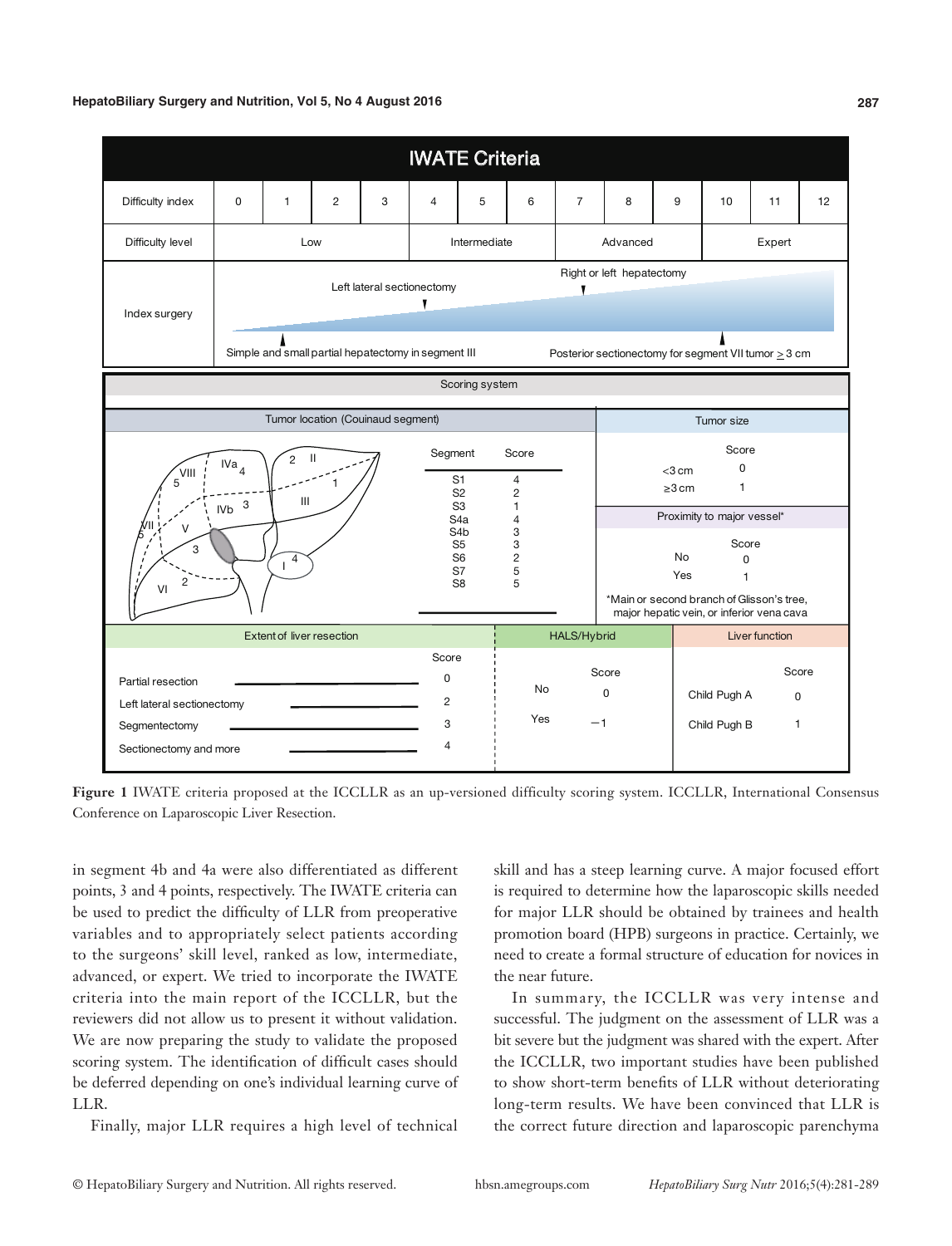#### **288** Wakabayashi. Changes after the Morioka consensus

sparing anatomical liver resection is the way to go. Finally, we also became aware to protect patients from this newly developed approach in liver surgery. We started an online registry in Japan, and are now in preparation of world registry. We discussed at the ICCLLR face to face our most up-to-date understanding, assessment of LLR, basic techniques, and its future directions. As a chairman of the ICCLLR, I hope that LLR will be more popularized safely and will benefit more patients suffering from liver diseases.

## Acknowledgements

None.

## Footnote

*Conflicts of Interest*: The author has no conflicts of interest to declare.

## **References**

- 1. Wakabayashi G, Cherqui D, Geller DA, et al. Recommendations for laparoscopic liver resection: a report from the second international consensus conference held in Morioka. Ann Surg 2015;261:619-29.
- 2. Ciria R, Cherqui D, Geller DA, et al. Comparative Shortterm Benefits of Laparoscopic Liver Resection: 9000 Cases and Climbing. Ann Surg 2016;263:761-77.
- 3. Guyatt GH, Oxman AD, Vist GE, et al. GRADE: an emerging consensus on rating quality of evidence and strength of recommendations. BMJ 2008;336:924-6.
- 4. Slim K, Nini E, Forestier D, et al. Methodological index for non-randomized studies (minors): development and validation of a new instrument. ANZ J Surg 2003;73:712-6.
- 5. McCulloch P, Altman DG, Campbell WB, et al. No surgical innovation without evaluation: the IDEAL recommendations. Lancet 2009;374:1105-12.
- 6. Wakabayashi G. Systematic reviews from the 2nd International Consensus Conference on Laparoscopic Liver Resection. J Hepatobiliary Pancreat Sci 2015;22:325-6.
- 7. Scatton O, Brustia R, Belli G, et al. What kind of energy devices should be used for laparoscopic liver resection? Recommendations from a systematic review. J Hepatobiliary Pancreat Sci 2015;22:327-34.
- 8. Hasegawa Y, Koffron AJ, Buell JF, et al. Approaches to laparoscopic liver resection: a meta-analysis of the role of hand-assisted laparoscopic surgery and the hybrid

technique. J Hepatobiliary Pancreat Sci 2015;22:335-41.

- 9. Morise Z, Ciria R, Cherqui D, et al. Can we expand the indications for laparoscopic liver resection? A systematic review and meta-analysis of laparoscopic liver resection for patients with hepatocellular carcinoma and chronic liver disease. J Hepatobiliary Pancreat Sci 2015;22:342-52.
- 10. Hallet J, Gayet B, Tsung A, et al. Systematic review of the use of pre-operative simulation and navigation for hepatectomy: current status and future perspectives. J Hepatobiliary Pancreat Sci 2015;22:353-62.
- 11. Otsuka Y, Kaneko H, Cleary SP, et al. What is the best technique in parenchymal transection in laparoscopic liver resection? Comprehensive review for the clinical question on the 2nd International Consensus Conference on Laparoscopic Liver Resection. J Hepatobiliary Pancreat Sci 2015;22:363-70.
- 12. Tranchart H, O'Rourke N, Van Dam R, et al. Bleeding control during laparoscopic liver resection: a review of literature. J Hepatobiliary Pancreat Sci 2015;22:371-8.
- 13. Wakabayashi G. Towards the 2nd International Consensus Conference on Laparoscopic Liver Resection. J Hepatobiliary Pancreat Sci 2014;21:721-2.
- 14. Wakabayashi G, Cherqui D, Geller DA, et al. Laparoscopic hepatectomy is theoretically better than open hepatectomy: preparing for the 2nd International Consensus Conference on Laparoscopic Liver Resection. J Hepatobiliary Pancreat Sci 2014;21:723-31.
- 15. Dagher I, Gayet B, Tzanis D, et al. International experience for laparoscopic major liver resection. J Hepatobiliary Pancreat Sci 2014;21:732-6.
- 16. Hibi T, Cherqui D, Geller DA, et al. International Survey on Technical Aspects of Laparoscopic Liver Resection: a web-based study on the global diffusion of laparoscopic liver surgery prior to the 2nd International Consensus Conference on Laparoscopic Liver Resection in Iwate, Japan. J Hepatobiliary Pancreat Sci 2014;21:737-44.
- 17. Ban D, Tanabe M, Ito H, Otsuka Y, et al. A novel difficulty scoring system for laparoscopic liver resection. J Hepatobiliary Pancreat Sci 2014;21:745-53.
- 18. Wakabayashi G. Laparoscopic liver resection: how far can we go? J Hepatobiliary Pancreat Surg 2009;16:403-4.
- 19. Makabe K, Nitta H, Takahara T, et al. Efficacy of occlusion of hepatic artery and risk of carbon dioxide gas embolism during laparoscopic hepatectomy in a pig model. J Hepatobiliary Pancreat Sci 2014;21:592-8.
- 20. Takahara T, Wakabayashi G, Hasegawa Y, et al. Minimally invasive donor hepatectomy: evolution from hybrid to pure laparoscopic techniques. Ann Surg 2015;261:e3-4.